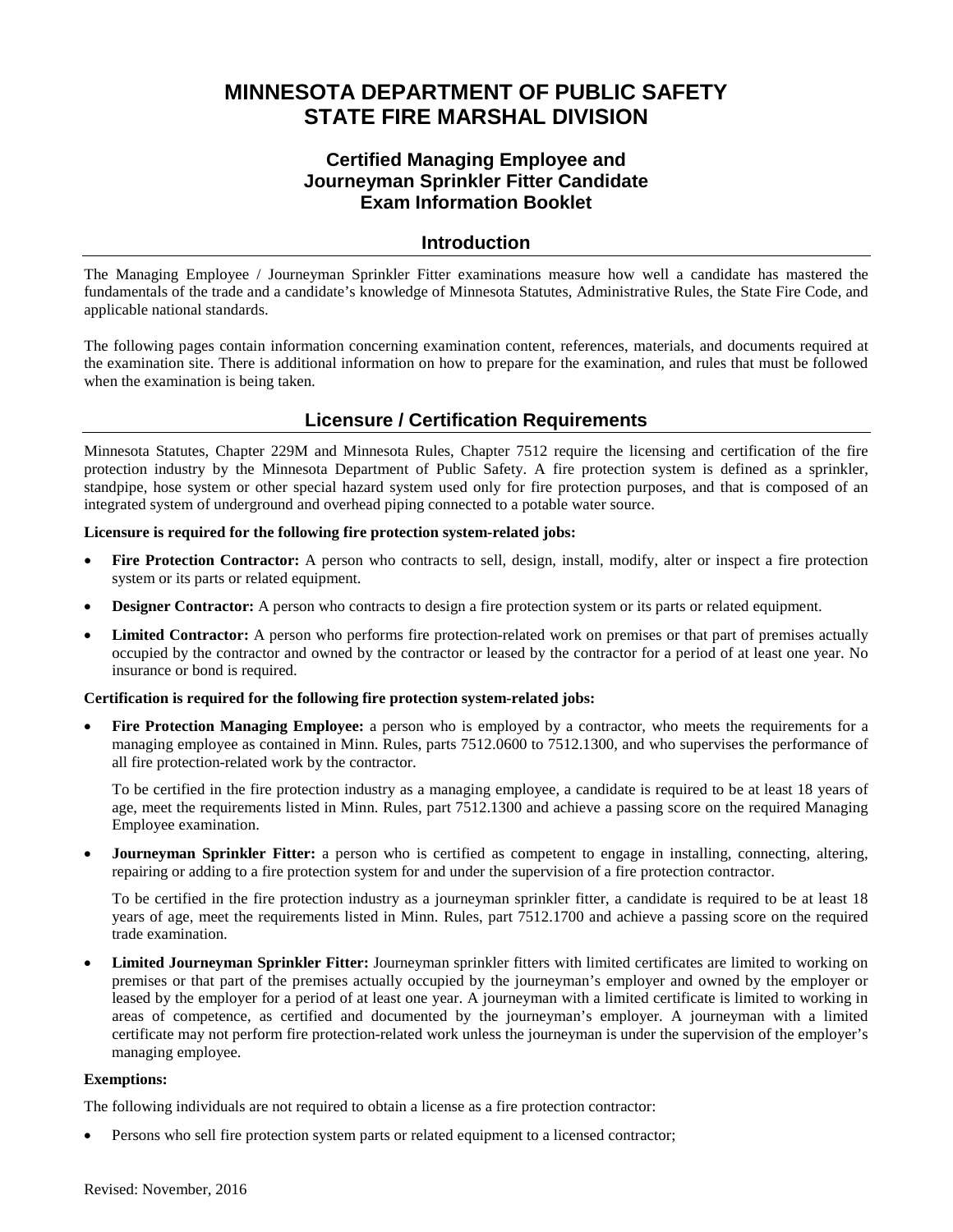- Persons who install or service a special agent fire suppression system that is not connected to a potable water source. (A special agent fire suppression system uses extinguishing agents other than water and includes such systems as dry chemical systems, carbon dioxide systems, halogenated and gaseous agent systems, and wet chemical systems.);
- Persons acting in an official capacity as a building official, fire official, or insurance inspector;
- Person licensed as a plumber under Minnesota Statutes, section 326.40 ('Such a person does not need a contractor license to sell, design, install, modify, or inspect a standpipe or hose system only.);
- Persons licensed as a professional engineer under Minnesota Statutes, section 326.03, who are competent in fire protection system design. (Such a person does not need a fire protection contractor license to perform activities authorized by the professional engineer license.);
- Persons licensed as an alarm and communication contractor under Minnesota Statutes, section 326.2421, or as a Minnesota licensed electrical contractor under Minnesota Statute 326.242 subd. 6. (Such a person does not need a fire protection contractor license to perform activities authorized by the alarm and communication or Minnesota electrical contractor license.).

NOTE: A person does **not** need a fire protection contractor license to maintain a fire protection system. "Maintain" means the scheduled activities to keep a fire suppression system operable. "Maintain" also means to make emergency repairs to correct an impairment of a fire protection system until such time as a licensed fire protection contractor can do permanent repairs.

#### **Eligibility:**

Candidates are eligible to sit for the examination, provided they are at least 18 years of age and have met all requirements listed in Minn. Rules, part 7512.1300 for managing employees or Minn. Rules, part 7512.1700 for journeyman sprinkler fitters.

- Eligibility Criteria Managing Employee (One of the following):
	- o 10,000 hours of experience in designing, installing, modifying, or inspecting fire protection systems, or
	- o Level 3 or 4 certification by the National Institute for Certification in Engineering Technologies (NICET), in the field of fire protection systems, and in the sub-field of automatic sprinkler system layout, or
	- o Licensure as a professional engineer under MN Statutes, Section 326.03, and is competent in fire protection system design.
- Eligibility Criteria Design Contractor:
	- o Level 4 certification by the National Institute for Certification in Engineering Technologies (NICET), in the field of fire protection, and in the sub-field of automatic sprinkler system layout.
- Eligibility Criteria Journeyman Sprinkler Fitter (One of the following):
	- o 8,000 hours of experience in performing fire protection related work, or
	- o Completion of a sprinkler fitter program where the person was regularly engaged in learning the trade under the direct supervision of a licensed fire protection contractor or journeyman sprinkler fitter, while registered with a state or federal approval agency.

Candidates must provide documentation, acceptable to the State Fire Marshal Division, of their eligibility at the time of application for examination. The State Fire Marshal Division will verify eligibility for examination from the documentation provided prior to issuing a confirmation letter.

#### **Acceptable Documentation – Journeyman Sprinkler Fitter (provide one of the two – documentation of experience hours or completion of Sprinkler Fitter Program):**

- 1. Hours of Experience:
	- o Payroll records documenting at least 8,000 hours of experience in fire protection-related work and attested to by the Managing Employee, (NOTE: W-2 records are not acceptable as they do not document that the hours were "fire protection-related work"); or
	- o Pension reports documenting at least 8,000 hours of fire protection related work; or
	- o Insurance Benefit Statement documenting at least 8,000 hours of fire protection related work.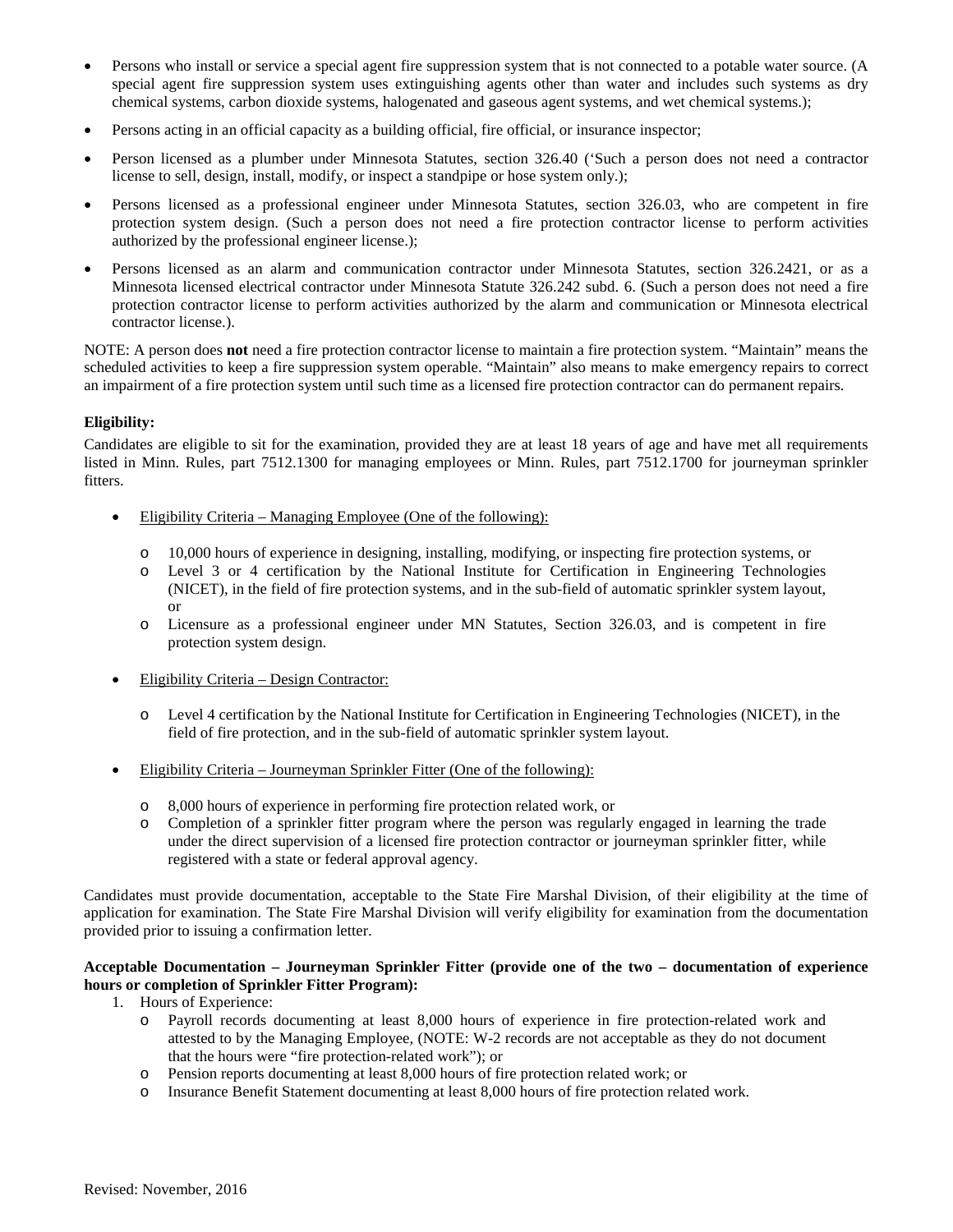- 2. Completion of Sprinkler Fitter Program:
	- o Copy of certificate of completion from a sprinkler fitter program registered with a state or federal approval agency; or
	- o Statement of completion from a state or federal approval agency.

#### **Acceptable Documentation – Managing Employee and Design Contractor Candidates (provide one of the three):**

- 1. Hours of Experience Payroll records documenting at least 10,000 hours and attested to by the owner of the company. (NOTE: W-2 records are not acceptable as they do not document that the hours were "fire protectionrelated work"); or
- 2. Certification National Institute for Certification in Engineering Technologies Copy of NICET certification documenting appropriate level of certification; or
- 3. Licensed Engineers Copy of engineering license issued by the State of Minnesota.

## **Registering for the Examination**

Examination application forms may be obtained from:

Minnesota State Fire Marshal Division 445 Minnesota Street, Suite 145 St. Paul, MN 55101-5145 (651) 201-7200 or, the State Fire Marshal Division website

Candidates must answer all questions and provide all information required on the application form. Failure to answer any question or attach the required documents will result in the application being returned. Applications MUST be signed.

Candidates should mail the application and payment **(certified check, cashier's check or money order MADE PAYABLE TO: MN STATE FIRE MARSHAL DIVISION)** to the State Fire Marshal Division. **Personal checks will not be accepted.**

#### **EXAMINATION FEE: \$55.00**

The State Fire Marshal Division must receive the form before the cutoff date (usually about 14 days before the examination date) for the selected examination date. Candidates should submit the examination application early. Seating may be limited by room size. Registrations will be accepted on a first come first served basis.

Late and overflow applications will be scheduled for the next available examination.

## **Candidates with Special Needs**

The State Fire Marshal Division complies with the *Americans with Disabilities Act*. If a physical or learning disability prevents a candidate from taking the examination under normal conditions, special arrangements may be requested. The requesting candidates should submit documentation of the disability three weeks in advance of the scheduled examination to the State Fire Marshal Division to help determine the necessary special arrangements.

#### **Confirmation Letters**

The State Fire Marshal Division sends a confirmation letter to each candidate whose application form has been received and accepted by the Division before the examination deadline. The confirmation letter provides the specific date, time, and location of the examination.

Each approved candidate will be sent a Confirmation Letter approximately five business days before the examination. If the Confirmation Letter is lost or has not been received by three business days before the examination, the candidate should call the State Fire Marshal Division at (651) 201-7200. The candidate **MUST** show a valid confirmation letter to take the examination.

A candidate must notify the State Fire Marshal Division of any change of address.

A candidate who does not appear on the date and time shown on their confirmation letter forfeits all fees.

Only pre-registered candidates are admitted to the examination. Walk-in candidates will **NOT** be admitted.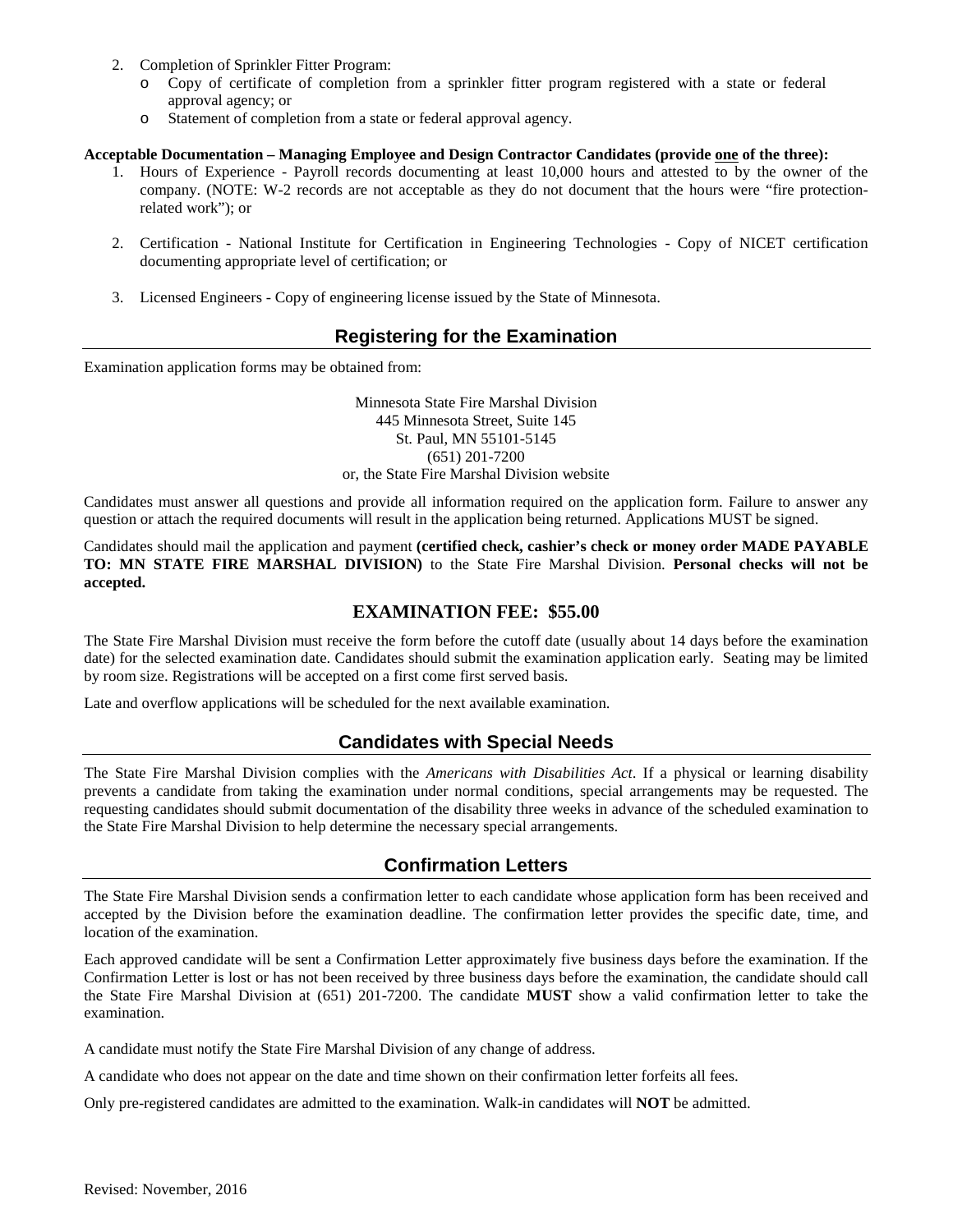## **Rescheduling**

Once scheduled for an examination, the candidate **MUST** take the examination on the scheduled date, or call the State Fire Marshal Division before the cutoff date (usually about 14 days before the examination date). If space is available on another examination date, the examination can be rescheduled.

#### **Fees are not refundable unless requested prior to the cutoff date (usually 14 days) before the examination date.**

## **Trade Examination Content**

The Managing Employee and Journeyman Sprinkler Fitter trade examinations are based on Minnesota Statutes, Administrative Rules, the Minnesota State Fire Code, applicable national standards, and trade specific information on materials, practices and terminology.

To be certified as a journeyman sprinkler fitter, candidates need to pass the Journeyman Sprinkler Fitter trade examination (70% score or higher).

To be certified as a managing employee, candidates need to pass the Managing Employee examination (70% score or higher).

## **Reference Materials**

The following references are used to develop examination questions. Some questions will be based on field experience and knowledge of trade practices. Therefore, questions are not limited to these references. If a revised or updated version of any reference (other than Code books) becomes available before the examination date, the updated reference also will be applicable to the examination questions. **Note:** The examinations are based on code book editions noted in the reference list.

National Fire Protection Association Standards – Available from the National Fire Protection Association, 11 Tracey Avenue, Avon, MA 02322:

- NFPA 13 *Installation of Sprinkler Systems*, 2010,
- NFPA 13D *Sprinkler Systems in One- and Two-Family Dwellings and Manufactured Homes*, 2010,
- NFPA 13R *Sprinkler Systems in Residential Occupancies Up To and Including Four Stories in Height*, 2010,
- NFPA 14 *Installation of Standpipe and Hose Systems*, 2010,
- NFPA 20 *Centrifugal Fire Pumps*, 2010,
- NFPA 22 *Water Tanks for Private Fire Protection*, 2008,
- NFPA 24 *Standard for the Installation of Private Fire Service Mains and Their Appurtenances,* 2010,
- NFPA 25 *Standard for the Inspection, Testing and Maintenance of Water-Based Fire Protection*, 2011.

Minnesota Fire Protection Licensing Statutes and Rules:

- Minnesota Statutes, Chapter 299M
- Minnesota Rules, Chapter 7512

## **Examination Day**

Each examination begins promptly at the time shown on the candidate's Admission Letter. Candidates should plan to arrive early to check in on time. **A candidate who does not appear for the scheduled examination forfeits all examination fees and must re-register for another examination date.**

## **What to Bring to the Examination**

Each Candidate must bring the following items to the examination:

- Confirmation Letter;
- Government-issued photo identification, such as a driver's license, military identification, passport or state identification card;
- Two sharpened No. 2 pencils with erasers, and
- A silent, nonprinting, nonprogrammable calculator. Calculators capable of alphabetic entry are not allowed. Note: Managing employee examination may require performance of hydraulic calculations.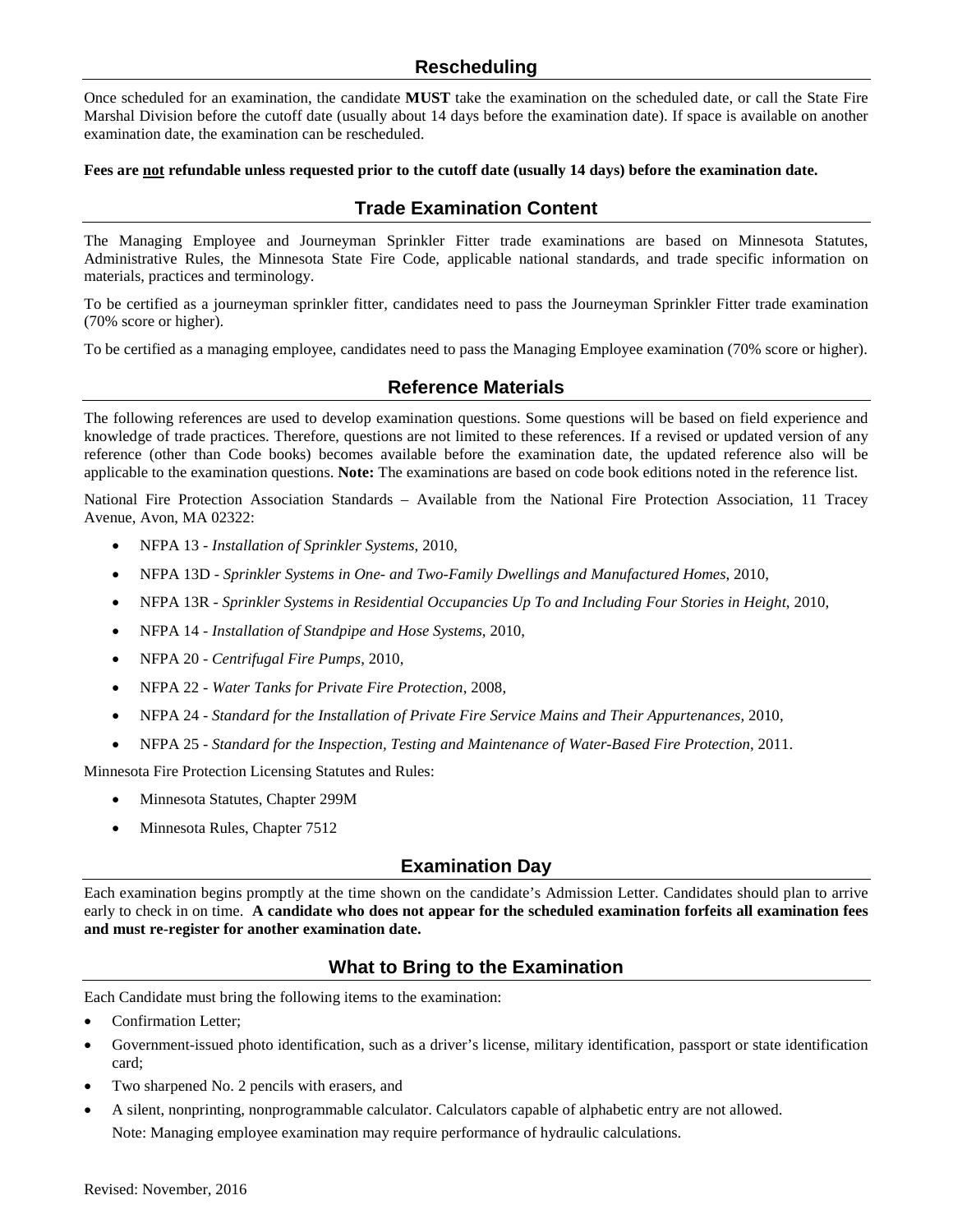## **Examination Rules and Information**

The candidate should read this section carefully to better understand the rules of the examination.

**CLOSED BOOK EXAMINATION:** The examination is a closed book exam. Reference books or materials, notes, or any other materials similar in content or intent are **NOT** permitted in the examination room.

**CALCULATORS:** Calculator use is permitted only if the machine is silent, cordless, nonprinting, and is small enough not to infringe on other candidates' space. Computers, programmable calculators or calculators with data-entry capability (keys with letters of the alphabet), construction or electrician calculators are **NOT** allowed.

A candidate who is unsure whether a particular calculator is appropriate should bring an additional simple six-function calculator to the exam site, in case the preferred calculator is not allowed.

**SCRATCH PAPER:** NO paper of any sort is to be brought to the examination. Candidates may use the pages in their exam booklets for scratch paper.

**NOTE TAKING: NO** part of the examination may be copied or reproduced in any manner. **NO** part of the examination may be removed from the examination room.

**TALKING AND SMOKING: NO** talking or smoking is permitted in the examination room. The proctor will direct requesting candidates to areas where smoking is permitted.

**ELECTRONIC DEVICES:** Pagers, portable computers, alarm watches and cellular telephones (including smartphones) are **NOT** allowed in the examination room. Personal radios/tape players are **NOT** allowed in the examination room.

**EXAM QUESTIONS:** All test questions are the property of the Minnesota State Fire Marshal Division. It is forbidden to copy, reproduce, record, distribute or display these test questions by any means, in whole or in part, without our written permission.

#### **QUESTIONS:**

- 1. Proctors will not answer technical questions of any sort. Candidates who do not understand a question on the examination should answer the question to the best of their abilities.
- 2. If a candidate thinks there is an error in a question, the proctor should be notified. The candidate will be given a Question Challenge Form to complete. State Fire Marshal Division staff will review all Question Challenge Forms for a particular examination before scores are issued for that examination.
- 3. Candidates should answer all questions. There is no penalty for guessing.

## **Score Information**

Managing Employee, Journeyman Sprinkler Fitter and Design Contractor examination candidates must receive a minimum score of **70 percent** on the trade examination.

Candidates are notified of the examination results by first-class mail approximately three weeks after the examination. **To ensure confidentiality, official test scores are NOT disclosed over the telephone or sent by fax.** Candidates should not contact the State Fire Marshal Division for test results. Candidates who have not received their scores by four weeks after the examination should contact the State Fire Marshal Division at 651-201-7200.

Candidates who pass the examination will receive their score and instructions for obtaining certification approximately three weeks after the examination. Candidates must retain the passing score letter and submit it to the State Fire Marshal Division to receive certification.

A candidate who does **NOT** pass the examination will receive their score and instructions for retaking the examination.

## **Reapplication**

Candidates who do not pass the examination must re-apply by submitting a new application and fee. **Minn. Rules, part 7512.2400, subpart 5. Retesting.** An examinee who fails an examination one time may repeat the examination at the next scheduled exam date (usually 3 months later). An examinee who fails the examination more than once may not repeat the examination for 180 days (6 months) from the date of the failed examination.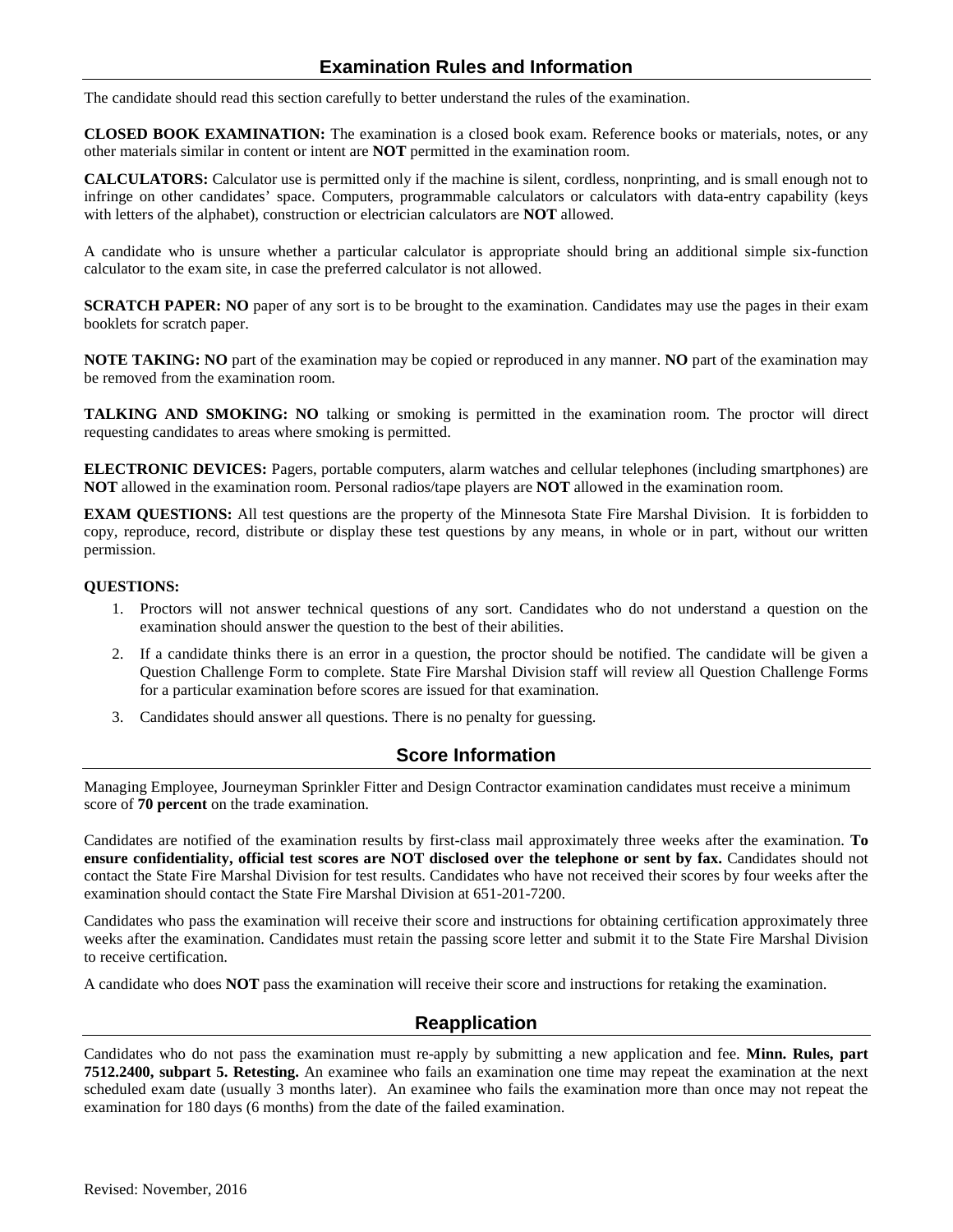#### **Managing Employee**

To obtain certification as a managing employee, candidates must pass the Managing Employee examination, complete an application, and submit the appropriate fee.

#### **Journeyman Sprinkler Fitter**

To obtain certification as a journeyman sprinkler fitter, candidates must pass the Journeyman Sprinkler Fitter examination, complete an application, and submit the appropriate fee.

#### **Application for Certification Forms**

Applications for Certification can be obtained from:

Minnesota State Fire Marshal Division 445 Minnesota Street, Suite 145 St. Paul, MN 55101-5145 Phone: (651) 201-7200

or the State Fire Marshal Division website

#### **Sample Questions**

The following examples are intended to illustrate the type of questions that appear on the examination. These sample questions will not appear on any of the examinations. Candidates should read all four possible answers to a question before selecting one.

1. According to NFPA 13, when a pressure tank for a sprinkler system is installed at a level below the highest sprinklers served, the pressure gauge shall maintain a pressure of 75 psi plus 3 times the pressure caused by the column of water in the system above the tank bottom.

What approximate gauge pressure would be required when the bottom of the tank is installed 16' below the highest sprinklers in the system?

- (A) 82 psi
- (B) 89 psi
- (C) 96 psi
- (D) 102 psi
- 2. Provisions shall be made to indicate the flow of water in a sprinkler system under all of the following conditions **EXCEPT**
	- (A) movement in the system due to a surge.
	- (B) a leak equal to the output of the smallest sprinkler in the system.
	- (C) discharge by one or more sprinklers.
	- (D) flow of water equal to the output of the largest sprinkler in the system.
- 3. A full flow trip test of each dry pipe valve should take place either when the system is altered, or every
	- $(A)$  6 months.
	- (B) year.
	- (C) 2 years.
	- (D) 3 years.

**Answer Key:** (1) C, (2) A, (3) D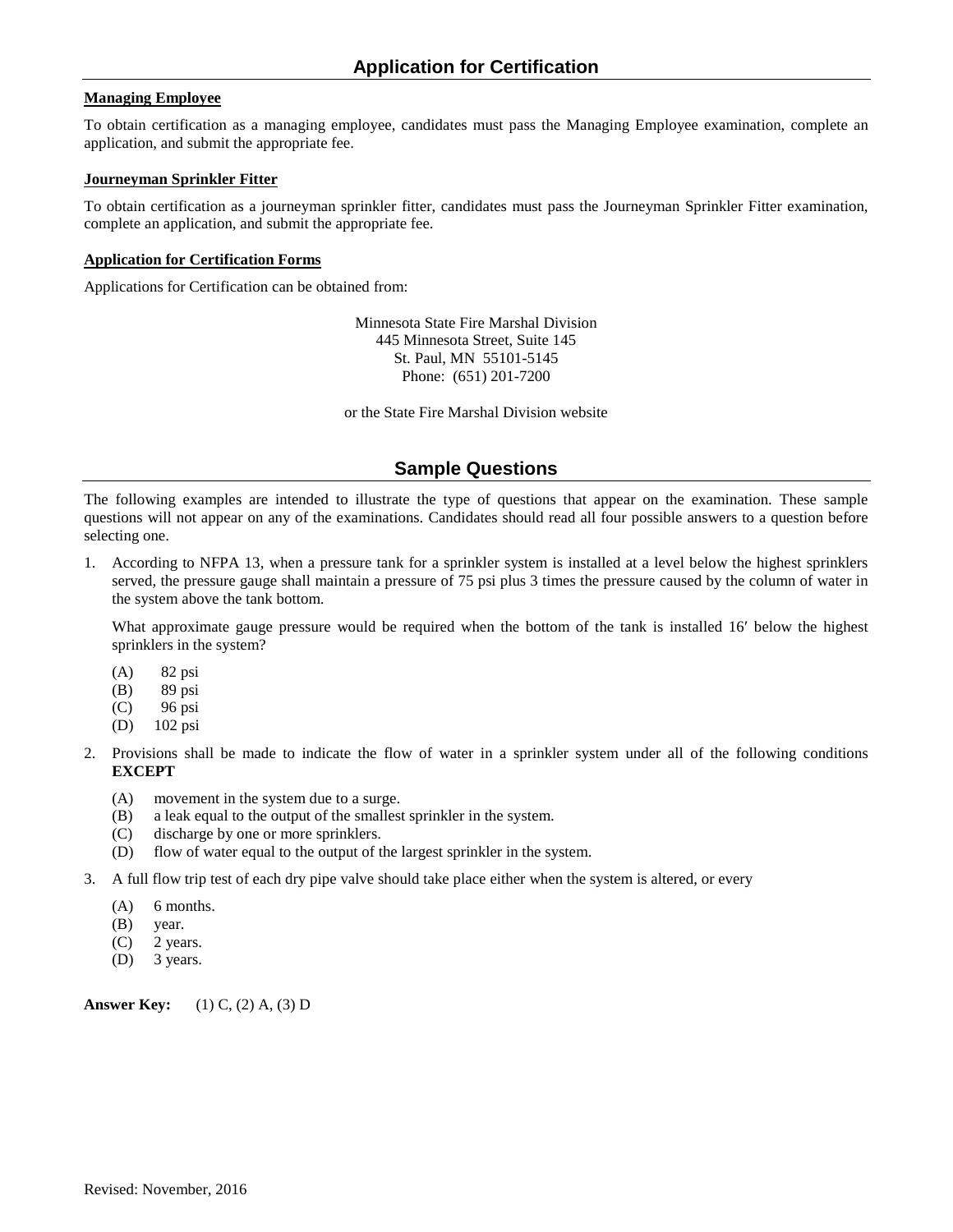## **Minnesota State Fire Marshal Division**

**445 Minnesota St. – Suite 145 St. Paul, Minnesota 55101-5145**

# **Candidate Examination Application Form**

| <b>Candidate Information (Please Print)</b>                                                                                                                            |                |                                                                                          |  |  |     |
|------------------------------------------------------------------------------------------------------------------------------------------------------------------------|----------------|------------------------------------------------------------------------------------------|--|--|-----|
| Last Name:                                                                                                                                                             |                | First Name:                                                                              |  |  | MI: |
| Address:                                                                                                                                                               |                |                                                                                          |  |  |     |
| City:                                                                                                                                                                  |                | State:<br>ZIP Code:                                                                      |  |  |     |
| Company Name:                                                                                                                                                          |                |                                                                                          |  |  |     |
| Daytime Phone:                                                                                                                                                         | Email:         |                                                                                          |  |  |     |
| <b>Examination Request</b>                                                                                                                                             |                |                                                                                          |  |  |     |
| Journeyman Sprinkler Fitter<br>□ Managing Employee<br>$\Box$                                                                                                           |                |                                                                                          |  |  |     |
| <b>Examination Date and Location Request</b>                                                                                                                           |                |                                                                                          |  |  |     |
| Exam Date:                                                                                                                                                             | Exam Location: |                                                                                          |  |  |     |
| <b>Documentation</b>                                                                                                                                                   |                |                                                                                          |  |  |     |
| Include required documentation of eligibility. See Page 3 of the State Fire Marshal Division's Candidate Information Booklet for<br>acceptable means of documentation. |                |                                                                                          |  |  |     |
| <b>Payment Information</b>                                                                                                                                             |                |                                                                                          |  |  |     |
| <b>Exam Fee: \$55.00</b><br>Payable to MN State Fire Marshal Division                                                                                                  |                | Money Order, Cashier's Check or Certified Check<br>Personal checks will not be accepted. |  |  |     |
| Mail to: MN State Fire Marshal Division, 445 Minnesota St. - Suite 145, St. Paul, Minnesota 55101-5145                                                                 |                |                                                                                          |  |  |     |
| <b>Signature</b>                                                                                                                                                       |                |                                                                                          |  |  |     |
| By signing and submitting this form, I certify that I am the candidate named above. I further agree to comply with all examination rules<br>and regulations.           |                |                                                                                          |  |  |     |
| Signature of Candidate:<br>Date:                                                                                                                                       |                |                                                                                          |  |  |     |
| All data requested on a Candidate Examination Application Form is required by law or administrative rule. The information is used to identify your                     |                |                                                                                          |  |  |     |

eligibility to write the examination. Failure to provide required information may result in denial of your application. All information on the application is public and copies of the application or its information may be provided to anyone upon request.

| <b>SFM Office Use Only</b> |                |                |             |  |  |
|----------------------------|----------------|----------------|-------------|--|--|
| Check No:                  | Amt. of Check: | Name on Check: | Date Rec'd: |  |  |

Revised: November, 2016